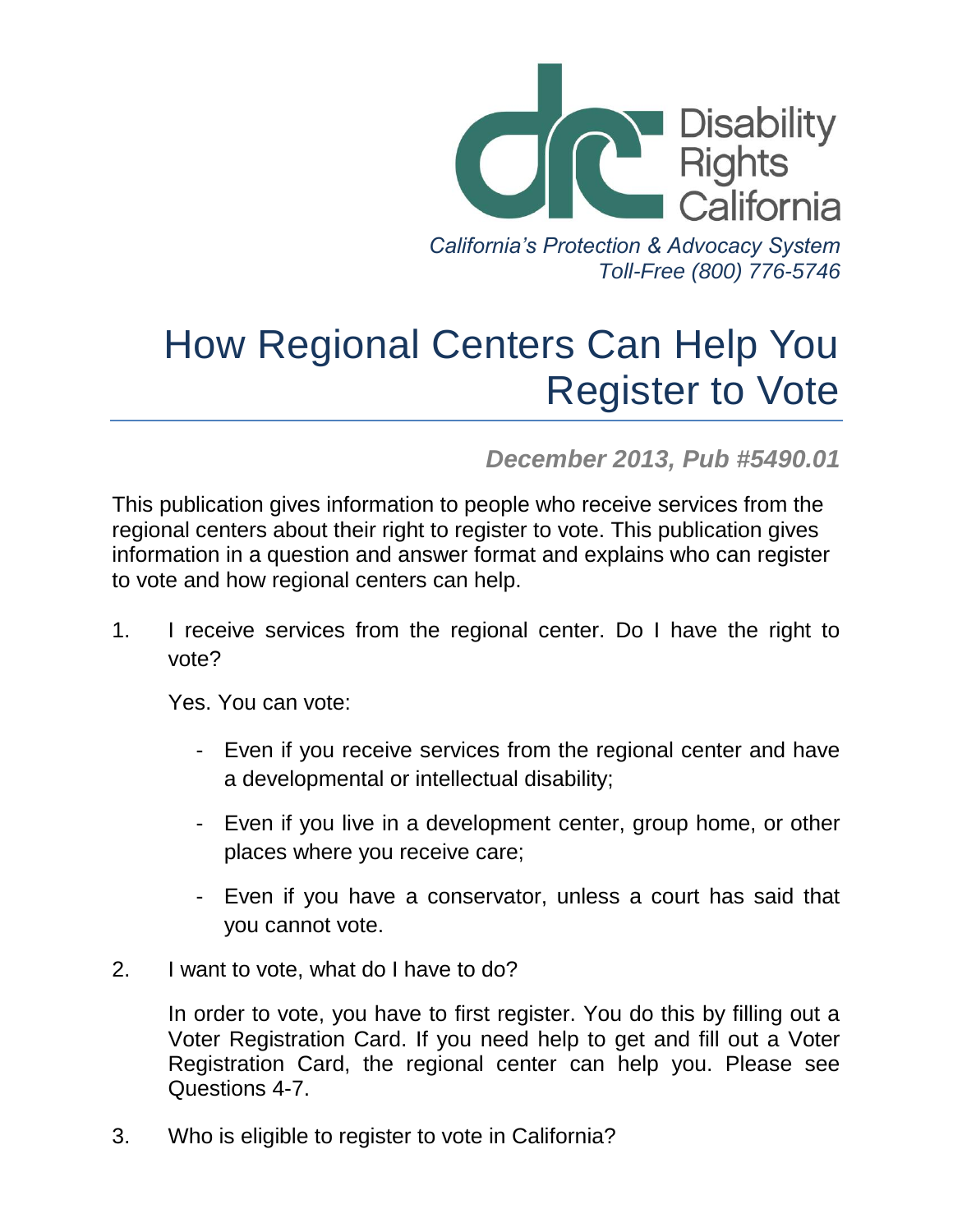Anyone who wants to register to vote must meet the following:

- Be a United States citizen;
- Be a resident of California;
- Be at least 18 years old (or will be by the date of the next election);
- Not be in prison or on parole for a felony conviction;<sup>1</sup>
- Not be told by a court that you cannot register to vote.
- 4. Can I ask my regional center to help me register to vote?

Yes. If you ask the regional center to help you, they must help you. This is the law. If you have not registered to vote yet and you want to register to vote, call your regional center service coordinator (case manager) and ask for help. The regional center can help you get a Voter Registration Card. If you want help filling out the card, the regional center can help with that too.

5. Can my regional center help me register to vote at my house?

Yes, the regional center can help you register to vote at your house.<sup>2</sup>

6. Can my regional center refuse to help me register to vote?

No, the law requires that the regional center help you. If you need and want help, the regional center has to help you. For example, the regional center cannot say they will not help you register to vote because they think your parents will not like it or that they think you are too disabled to vote, etc. If you are eligible to register to vote (see requirements in Number 3 above), it is not the regional center's (or anyone else's) decision. It is YOUR decision whether you want to register to vote or not. If you are eligible and want to register to vote

<sup>&</sup>lt;sup>1</sup> Other reasons include: not serving a state prison sentence in county jail, not serving a sentence for a felony pursuant to subdivision (h) of Penal Code section 1170, or not on post release community supervision.  $2$  42 U.S.C. 1973gg-5(a)(4)(B).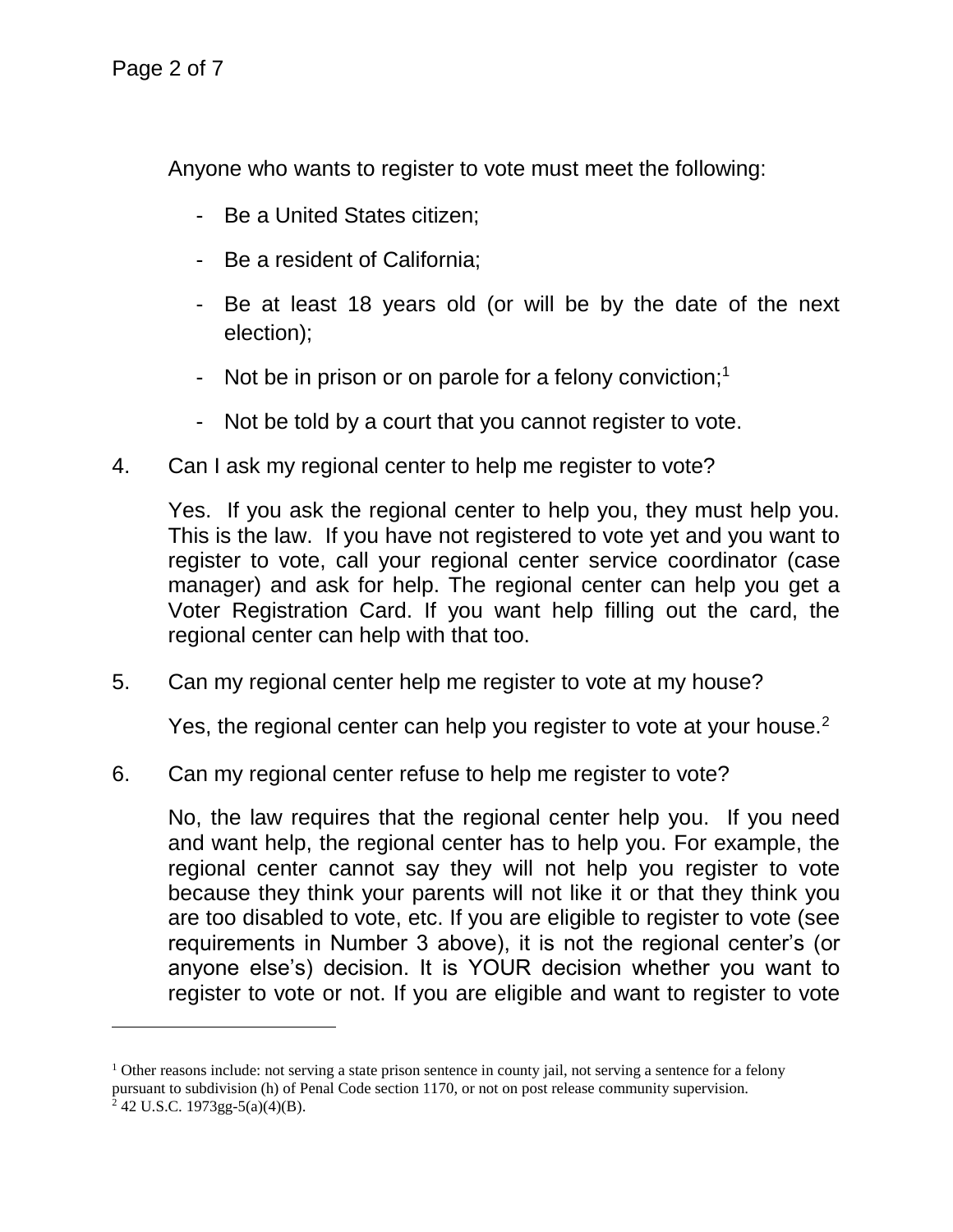and you need help, the regional center must help you. This is required by law.

7. What can I do if the regional center does not give me a Voter Registration Card or does not want to help me register to vote?

If the regional center service coordinator does not want to give you a Voter Registration Card when you ask for one, or does not want to help you fill out the card when you ask for help, you can file a complaint with the Secretary of State's office by calling: 1-800-345- 8683 (voice and TTY). You can also call Disability Rights California at 1-800-776-5746 (voice) 1-800-719-5798 (TTY) for help.

8. Can I register to vote even if I'm on probation?

Yes, you can register to vote even if you are on probation.

9. When do I have to re-register to vote?

Some examples of when you have to register to vote again are when you:

- Move to a new address;
- Change your name;
- Change your political party;
- Got back your right to vote after getting out of prison or getting off parole; <sup>3</sup>
- Got back your right to vote after getting off a conservatorship that suspended your right to vote.
- 10. Where can I get a Voter Registration Card?

l

<sup>&</sup>lt;sup>3</sup> See also footnote 1.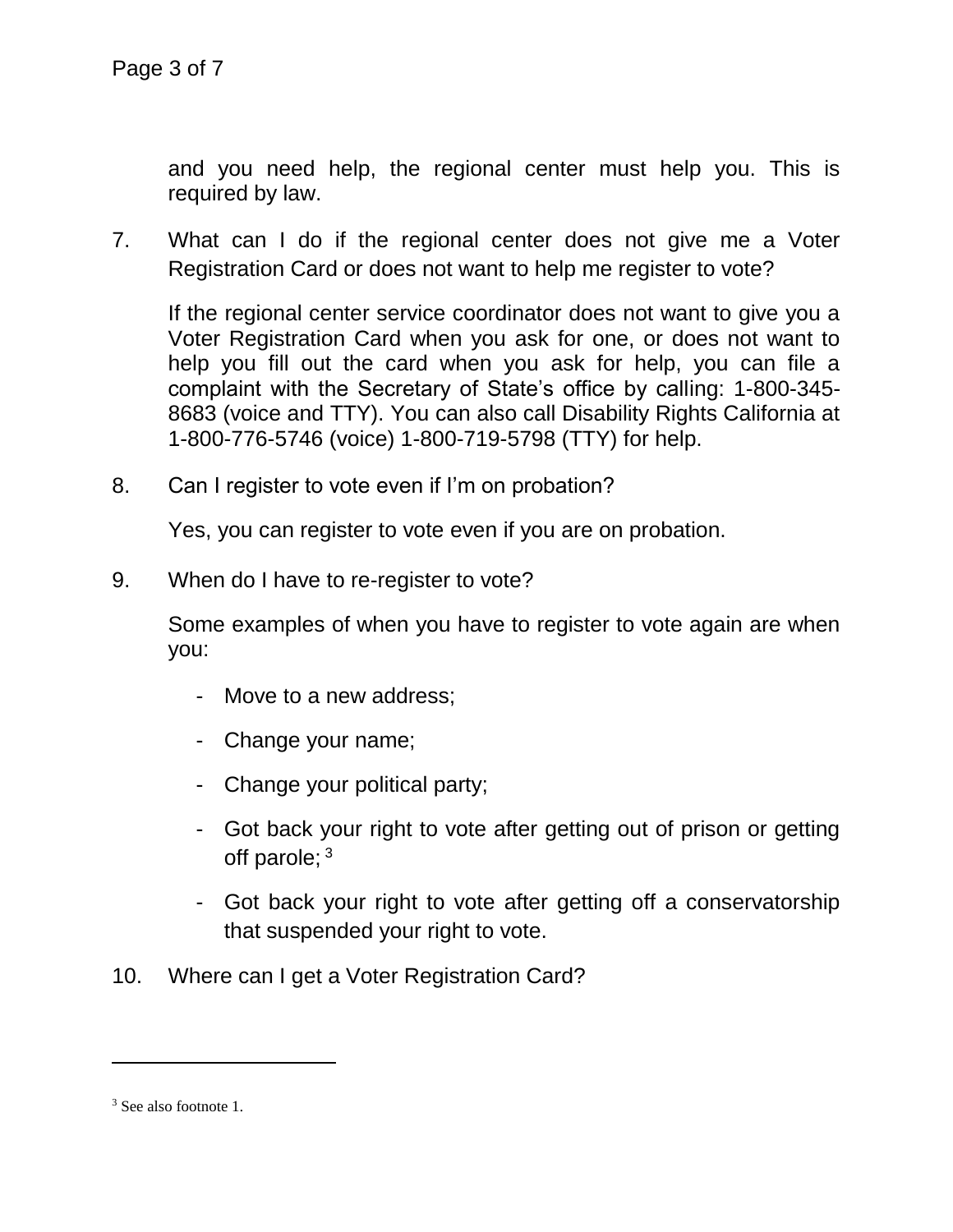There are many places you can get a Voter Registration Card. You can go to your regional center to pick one up or ask your regional center service coordinator (case manager) to mail a Voter Registration Card to you. If you need help filling it out, the regional center has to help you. Please see Questions 4-7. If you don't know where your regional center is located, you can go to this website to find out: [http://www.dds.ca.gov/RC/RCList.cfm.](http://www.dds.ca.gov/RC/RCList.cfm)

For a listing of other places where you can get a Voter Registration Card, see Disability Rights California publication "Voters with Disabilities" at: [http://www.disabilityrightsca.org/pubs/541201.htm.](http://www.disabilityrightsca.org/pubs/541201.htm)

11. What is the National Voter Registration Act (NVRA) and how does it help me to register to vote?

In 1993, Congress passed a law called the National Voter Registration Act. <sup>4</sup> It is also called "NVRA" or "Motor Voter Act" for short. One of the reasons for this law was to make it easier for people, including people with disabilities, to register to vote.

A major requirement of NVRA is that each State designates certain agencies as "Voter Registration Agencies."<sup>5</sup> Voter Registration Agencies ("VRA") include:

- All offices in the State that provide public assistance; and
- All offices in the State that provide State-funded programs primarily engaged in providing services to persons with disabilities. 6
- 12. Are regional centers considered a Voter Registration Agency?

Yes, because regional centers are State-funded and provide services to persons with disabilities, regional centers were designated by the

<sup>4</sup> [http://www.justice.gov/crt/about/vot/42usc/subch\\_ih.php#anchor\\_1973gg](http://www.justice.gov/crt/about/vot/42usc/subch_ih.php#anchor_1973gg)

<sup>5</sup> 42 U.S.C. sec. 1973gg-5.

 $6$  42 U.S.C. sec. 1973gg-5(a)(2)(A)-(B).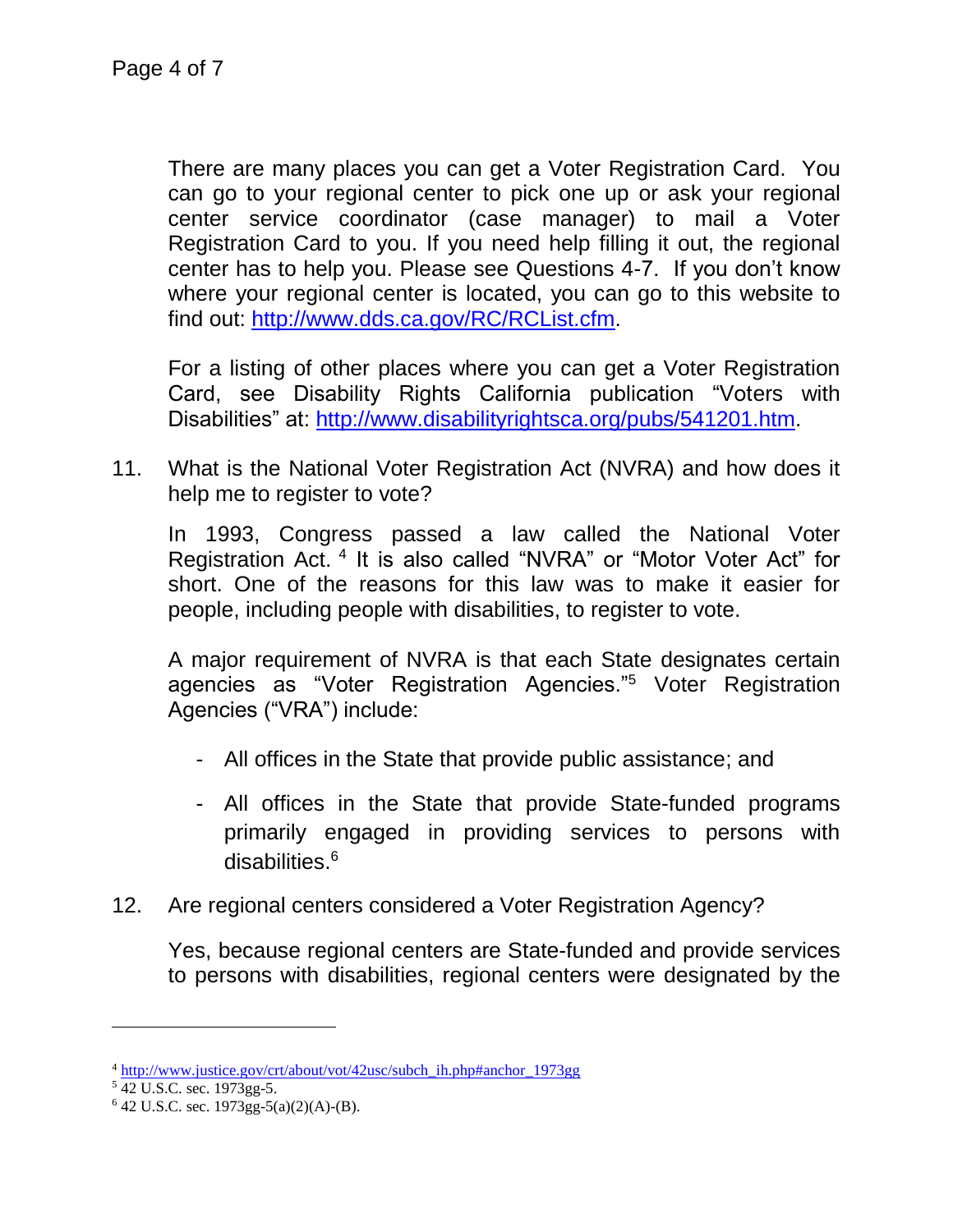State as a VRA. To see a list of agencies, including regional centers, that the State has designated as VRAs, go to:

[http://www.sos.ca.gov/elections/nvra/voter-reg-agencies/vr-agency](http://www.sos.ca.gov/elections/nvra/voter-reg-agencies/vr-agency-contact-roster.htm)[contact-roster.htm.](http://www.sos.ca.gov/elections/nvra/voter-reg-agencies/vr-agency-contact-roster.htm)

13. As a VRA, what is the regional center required to do?

The regional center, as a designated VRA, must do all of the following:

- Give you a Voter Registration Card:
	- At the time you apply for services or request assistance from the regional center;
	- When you update your Individual Program Plan;
	- When you move and the regional center knows you will have a change of address.
- Help you fill out the Voter Registration Card if you need and want help;
- Take the completed Voter Registration Card and mail or deliver it to the appropriate elections officials if you want it to be mailed for you;
- Regional centers must give you a form called a Voter Preference Form. This form asks you if you would like to register to vote and lets you know that you can get help with registration. It also lets you know that you have the right to register or not and to pick your own political party preference. The regional center keeps the Voter Preference Form for two years.
- 14. I heard about a new voting law called SB 35. What is this law and what does it do?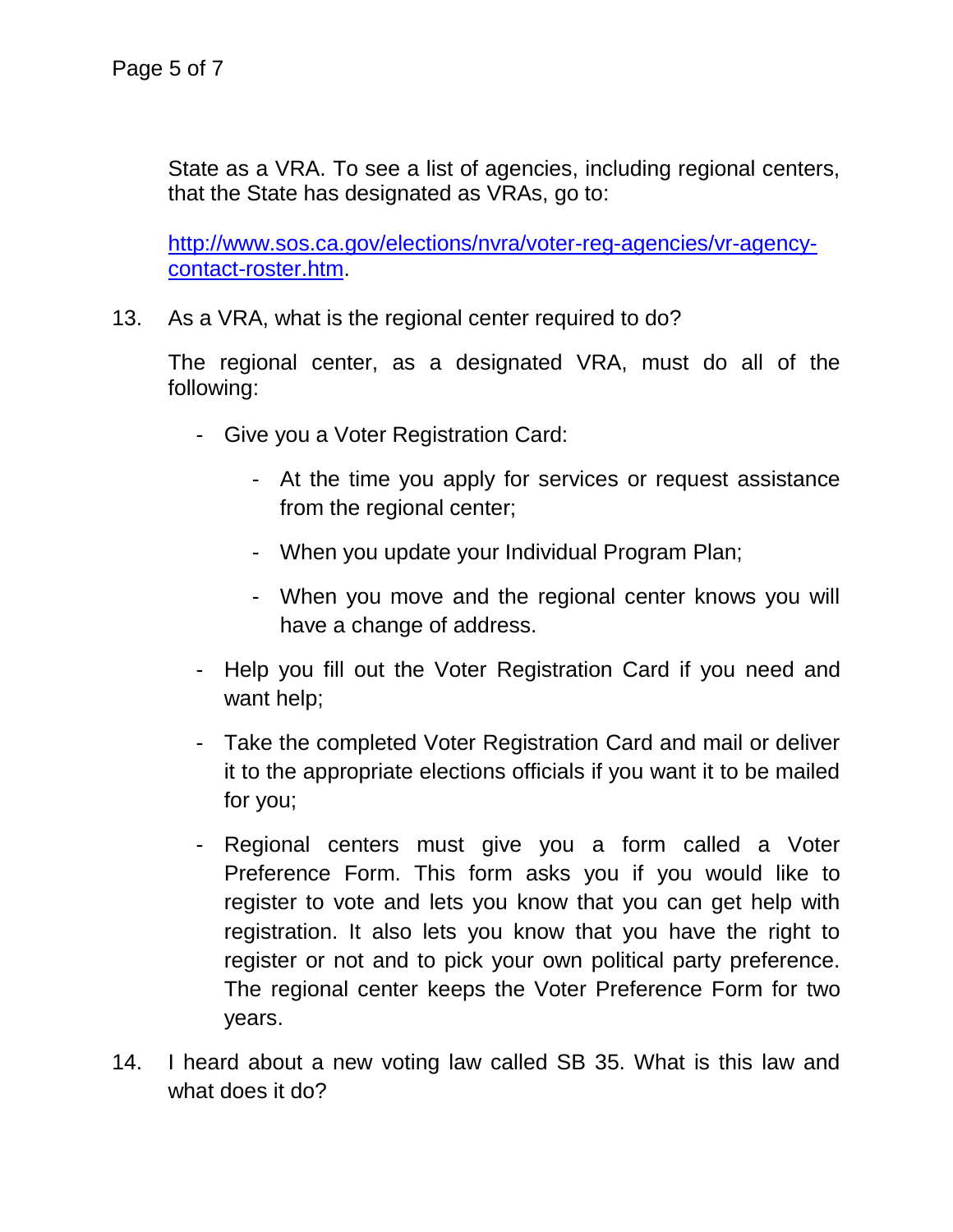l

A new law (Senate Bill (SB) 35) went into effect on January 1, 2013.<sup>7</sup> SB 35 says the State has to follow the requirements of the NVRA and it also sets out additional requirements. SB 35 requires VRAs, like regional centers, to do the following:

- Notify the county elections official of each county where regional center offices are located and get Voter Registration Cards from those counties;
- Take steps to ensure that each regional center office has enough Voter Registration Cards and Voter Preference Forms, including in all the languages that are covered by that county;
- Ensure employees that help with voter registration, like service coordinators, receive training at least once a year on how to help clients with voter registration and how to comply with requirements of NVRA and SB 35;
- Appoint one staff person at each regional center to be in charge of NVRA and SB 35 requirements.
- 15. When I'm registering to vote, can the regional center tell me what political party I should choose?

No, that is entirely your decision. The law does not allow a VRA like the regional center to:

- Influence or tell you which political party you should choose;
- Display or show that they prefer one political party over another;
- Say anything to you or take any action to discourage you from registering to vote; or

<sup>7</sup> [http://www.leginfo.ca.gov/pub/11-12/bill/sen/sb\\_0001-0050/sb\\_35\\_bill\\_20120924\\_chaptered.html](http://www.leginfo.ca.gov/pub/11-12/bill/sen/sb_0001-0050/sb_35_bill_20120924_chaptered.html)